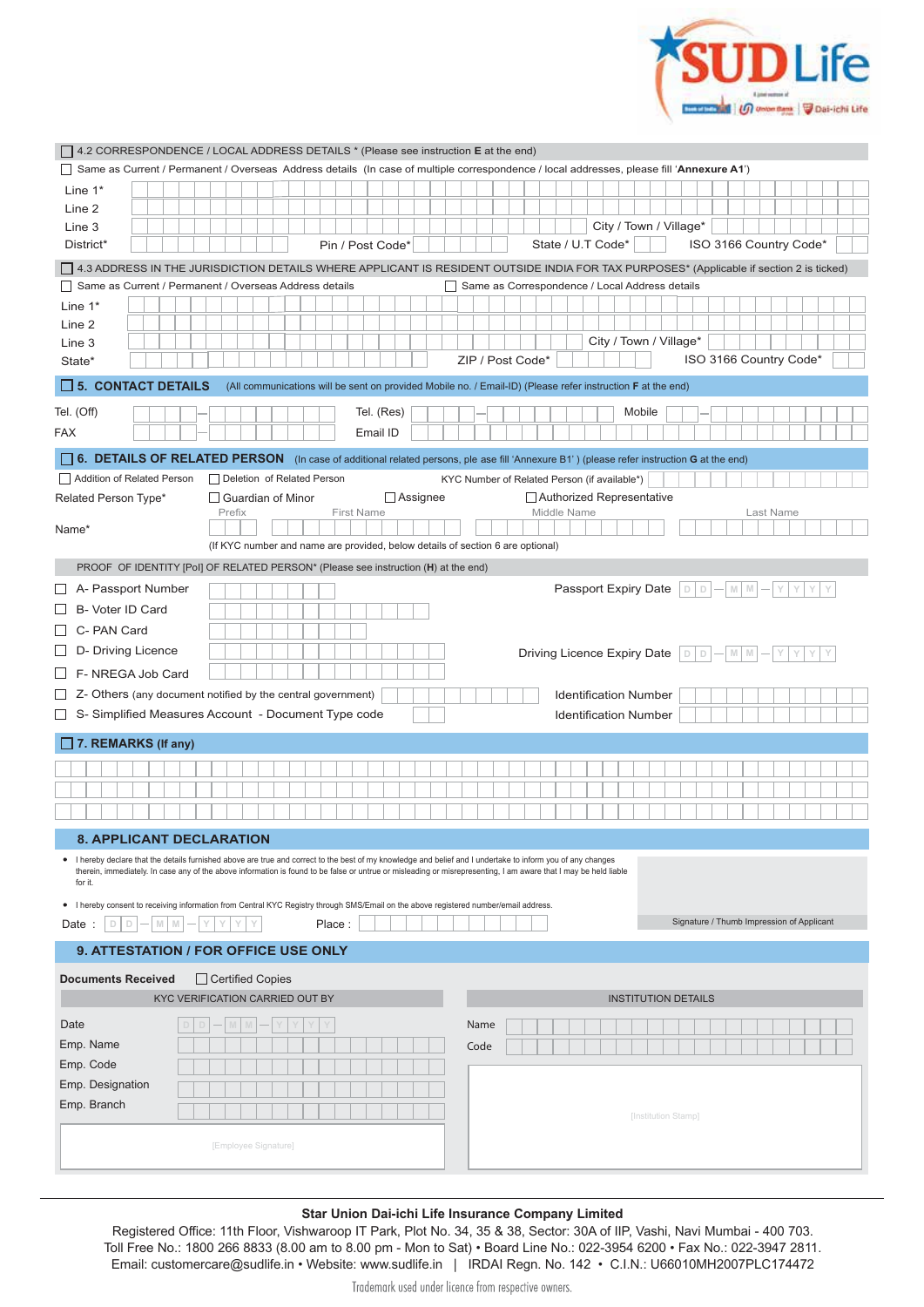## **CENTRAL KYC REGISTRY | Instructions / Check list / Guidelines for filling Individual KYC Application Form**

**Star Union Dai-ichi** 

Life Insurance

Union Bank | Dai-ichi Life

### **General Instructions:**

- 1 Fields marked with  $\cdot\cdot\cdot$  are mandatory fields.<br>2 Tick  $\cdot\cdot\cdot\cdot$  wherever applicable
- 2 Tick ' $\checkmark$ ' wherever applicable.<br>3 Self-Certification of documer
- Self-Certification of documents is mandatory.
- 4 Please fill the form in English and in BLOCK Letters.
- 5 Please fill all dates in DD-MM-YYYY format.
- 6 Wherever state code and country code is to be furnished, the same should be the two-digit code as per Indian Motor Vehicle, 1988 and ISO 3166 country code respectively list of which is available at the end.
- 7 KYC number of applicant is mandatory for updation of KYC details.
- 8 For particular section update, please tick  $(\checkmark)$  in the box available before the section number and strike off the sections not required to be updated.
- 9 In case of 'Small Account type' only personal details at section number 1 and 2, photograph, signature and self-certification required.

### **A Clarification / Guidelines on filling 'Personal Details' section**

- 1 Name: Please state the name with Prefix (Mr/Mrs/Ms/Dr/etc.). The name should match the name as mentioned in the Proof of Identity submitted failing which the application is liable to be rejected.
- 2 Either father's name or spouse's name is to be mandatorily furnished. In case PAN is not available father's name is mandatory.

## **B Clarification / Guidelines on filling details if applicant residence for tax purposes in jurisdiction(s) outside India**

1 Tax identification Number (TIN): TIN need not be reported if it has not been issued by the jurisdiction. However, if the said jurisdiction has issued a high integrity number with an equivalent level of identification (a "Functional equivalent"), the same may be reported. Examples of that type of number for individual include, a social security/insurance number, citizen/personal identification/services code/number, and resident registration number)

## **C Clarification / Guidelines on filling 'Proof of Identity [PoI]' section**

- 1 If driving license number or passport is provided as proof of identity then expiry date is to be mandatorily furnished.
- 2 Mention identification / reference number if 'Z- Others (any document notified by the central government)' is ticked.
- 3 In case of Simplified Measures Accounts for verifying the identity of the applicant, any one of the following documents can also be submitted and undernoted relevant code may be mentioned in point 3 (S).
	- Document Code Description
		- 01 Identity card with applicant's photograph issued by Central/ State Government Departments, Statutory/ Regulatory Authorities, Public Sector Undertakings, Scheduled Commercial Banks, and Public Financial Institutions.
		- 02 Letter issued by a gazetted officer, with a duly attested photograph of the person.

### **D Clarification / Guidelines on filling 'Proof of Address [PoA] - Current / Permanent / Overseas Address details' section**

- 1 PoA to be submitted only if the submitted PoI does not have an address or address as per PoI is invalid or not in force.<br>2 State / U.T Code and Pin / Post Code will not be mandatory for Overseas addresses.
- 2 State / U.T Code and Pin / Post Code will not be mandatory for Overseas addresses.<br>3 In case of Simplified Measures Accounts for verifying the address of the applicant and
- In case of Simplified Measures Accounts for verifying the address of the applicant, any one of the following documents can also be submitted and undernoted relevant code may be mentioned in point 4.1.
	- Document Code Description
		- 01 Utility bill which is not more than two months old of any service provider (electricity, telephone, post-paid mobile phone, piped gas, water bill).<br>02 Property or Municipal Tax receipt. Property or Municipal Tax receipt.
		- 03 Bank account or Post Office savings bank account statement.<br>04 Pension or family pension payment orders (PPOs) issued to r
		- Pension or family pension payment orders (PPOs) issued to retired employees by Government Departments or Public Sector Undertakings, if they contain the address.
		- 05 Letter of allotment of accommodation from employer issued by State or Central Government departments, statutory or regulatory bodies, public sector undertakings, scheduled commercial banks, financial institutions and listed companies. Similarly, leave and license agreements with such employers allotting official accommodation.
		- 06 Documents issued by Government departments of foreign jurisdictions and letter issued by Foreign Embassy or Mission in India.

### **E Clarification / Guidelines on filling 'Proof of Address [PoA] - Correspondence / Local Address details' section**

To be filled only in case the PoA is not the local address or address where the customer is currently residing. No separate PoA is required to be submitted. 2 In case of multiple correspondence / local addresses, Please fill 'Annexure A1'

### **F Clarification / Guidelines on filling 'Contact details' section**

- 1 Please mention two- digit country code and 10 digit mobile number (e.g. for Indian mobile number mention 91-9999999999).
- 2 Do not add '0' in the beginning of Mobile number.

### **G Clarification / Guidelines on filling 'Related Person details' section**

1 Provide KYC number of related person if available.

## **H Clarification / Guidelines on filling 'Related Person details – Proof of Identity [PoI] of Related Person' section**

1 Mention identification / reference number if 'Z- Others (any document notified by the central government)' is ticked.

# **Star Union Dai-ichi Life Insurance Company Limited**

Registered Office: 11<sup>th</sup> Floor, Vishwaroop IT Park, Plot No. 34, 35 & 38, Sector 30A of IIP, Vashi, Navi Mumbai - 400 703. Toll Free No.: 1800 266 8833 (9:30 am to 6:30 pm – Mon to Sat) | Tel.: 022-7196 6200 | Fax: 022-7196 2811 Email: customercare@sudlife.in | Website: www.sudlife.in | IRDAI Regn. No. 142 | CIN: U66010MH2007PLC174472 Trademark used under licence from respective owners.

We mean life!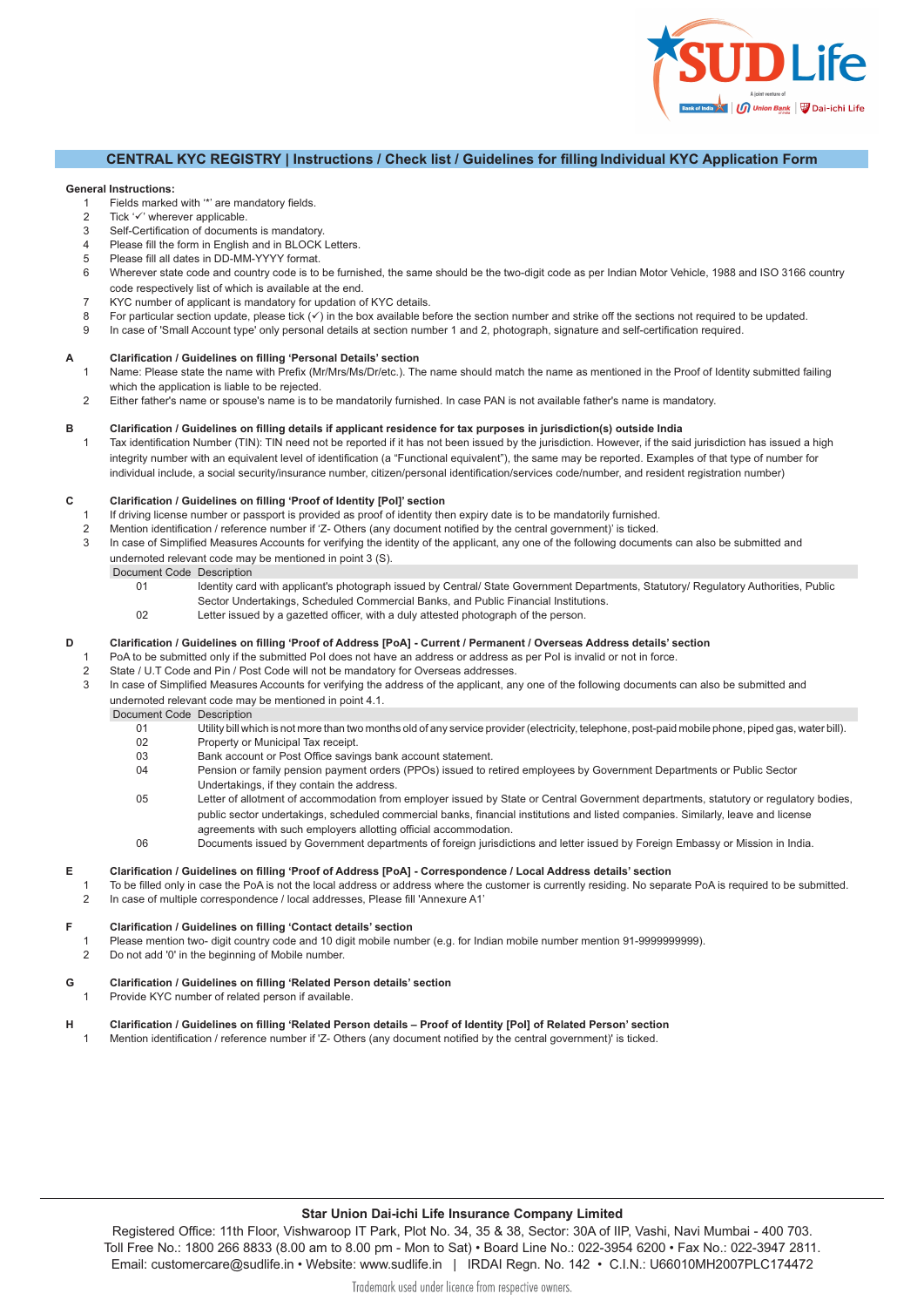

## **List of two – digit state / U.T codes as per Indian Motor Vehicle Act, 1988**

| State / U.T            | Code      | State / U.T             | Code      | State / U.T          | Code      |
|------------------------|-----------|-------------------------|-----------|----------------------|-----------|
| Andaman & Nicobar      | AN        | <b>Himachal Pradesh</b> | HP        | Pondicherry          | <b>PY</b> |
| Andhra Pradesh         | AP        | Jammu & Kashmir         | JK.       | Punjab               | <b>PB</b> |
| Arunachal Pradesh      | <b>AR</b> | Jharkhand               | <b>JH</b> | Rajasthan            | <b>RJ</b> |
| Assam                  | AS        | Karnataka               | KA        | Sikkim               | <b>SK</b> |
| <b>Bihar</b>           | <b>BR</b> | Kerala                  | <b>KL</b> | <b>Tamil Nadu</b>    | <b>TN</b> |
| Chandigarh             | CН        | Lakshadweep             | LD        | Telangana            | TS.       |
| Chattisgarh            | CG        | Madhya Pradesh          | <b>MP</b> | Tripura              | <b>TR</b> |
| Dadra and Nagar Haveli | DN        | Maharashtra             | MH        | <b>Uttar Pradesh</b> | UP        |
| Daman & Diu            | <b>DD</b> | Manipur                 | <b>MN</b> | Uttarakhand          | <b>UA</b> |
| Delhi                  | DL        | Meghalaya               | ML        | West Bengal          | <b>WB</b> |
| Goa                    | GA        | Mizoram                 | <b>MZ</b> | Other                | XX        |
| Gujarat                | GJ        | Nagaland                | <b>NL</b> |                      |           |
| Haryana                | <b>HR</b> | Orissa                  | <b>OR</b> |                      |           |

## **List of ISO 3166 two – digit Country Code**

| <b>Country</b>                           | <b>Country</b><br>Code | Country                                   | <b>Country</b><br>Code            | <b>Country</b>                                  | <b>Country</b><br>Code | <b>Country</b>                                  | <b>Country</b><br>Code                   |
|------------------------------------------|------------------------|-------------------------------------------|-----------------------------------|-------------------------------------------------|------------------------|-------------------------------------------------|------------------------------------------|
| Afghanistan                              | AF                     | Dominican Republic                        | <b>DO</b>                         | Libya                                           | LY                     | Saint Pierre and Miquelon                       | PM                                       |
| Aland Islands                            | AX                     | Ecuador                                   | EC                                | Liechtenstein                                   | $\sqcup$               | Saint Vincent and the Grenadines                | VC                                       |
| Albania                                  | AL                     | Egypt                                     | EG                                | Lithuania                                       | LT                     | Samoa                                           | WS                                       |
| Algeria                                  | DZ                     | El Salvador                               | <b>SV</b>                         | Luxembourg                                      | LU                     | San Marino                                      | <b>SM</b>                                |
| American Samoa                           | AS                     | <b>Equatorial Guinea</b>                  | GQ                                | Macao                                           | <b>MO</b>              | Sao Tome and Principe                           | <b>ST</b>                                |
| Andorra                                  | <b>AD</b>              | Eritrea                                   | ER                                | Macedonia, the former Yugoslav Republic<br>of   | MK                     | Saudi Arabia                                    | SA                                       |
| Angola                                   | AO                     | Estonia                                   | EE                                | Madagascar                                      | <b>MG</b>              | Senegal                                         | SN                                       |
| Anguilla                                 | Al                     | Ethiopia                                  | ET                                | Malawi                                          | MW                     | Serbia                                          | <b>RS</b>                                |
| Antarctica                               | AQ                     | Falkland Islands (Malvinas)               | FK                                | Malaysia                                        | MY                     | Seychelles                                      | SC                                       |
| Antigua and Barbuda                      | AG                     | Faroe Islands                             | FO                                | Maldives                                        | <b>MV</b>              | Sierra Leone                                    | <b>SL</b>                                |
| Argentina                                | AR                     | Fiji                                      | FJ                                | Mali                                            | <b>ML</b>              | Singapore                                       | SG                                       |
| Armenia                                  | AM                     | Finland                                   | FI                                | Malta                                           | MT                     | Sint Maarten (Dutch part)                       | <b>SX</b>                                |
| Aruba                                    | AW                     | France                                    | <b>FR</b>                         | Marshall Islands                                | MH                     | Slovakia                                        | SK                                       |
| Australia                                | AU                     | French Guiana                             | GF                                | Martinique                                      | <b>MQ</b>              | Slovenia                                        | <b>SI</b>                                |
| Austria                                  | AT                     | French Polynesia                          | PF                                | Mauritania                                      | <b>MR</b>              | Solomon Islands                                 | <b>SB</b>                                |
| Azerbaijan                               | AZ                     | French Southern Territories               | TF                                | Mauritius                                       | MU                     | Somalia                                         | <b>SO</b>                                |
| Bahamas                                  | <b>BS</b>              | Gabon                                     | GA                                | Mayotte                                         | YT                     | South Africa                                    | ZA                                       |
| Bahrain                                  | BH                     | Gambia                                    | <b>GM</b>                         | Mexico                                          | MX                     | South Georgia and the South Sandwich<br>Islands | GS                                       |
| Bangladesh                               | <b>BD</b>              | Georgia                                   | GE                                | Micronesia, Federated States of                 | <b>FM</b>              | South Sudan                                     | SS                                       |
| Barbados                                 | BB                     | Germany                                   | DE                                | Moldova, Republic of                            | <b>MD</b>              | Spain                                           | ES                                       |
| Belarus                                  | BY                     | Ghana                                     | GH                                | Monaco                                          | <b>MC</b>              | Sri Lanka                                       | LK                                       |
| Belgium                                  | <b>BE</b>              | Gibraltar                                 | GI                                | Mongolia                                        | <b>MN</b>              | Sudan                                           | SD                                       |
| Belize                                   | <b>BZ</b>              | Greece                                    | GR                                | Montenegro                                      | ME                     | Suriname                                        | <b>SR</b>                                |
| Benin                                    | <b>BJ</b>              | Greenland                                 | GL                                | Montserrat                                      | <b>MS</b>              | Svalbard and Jan Mayen                          | SJ                                       |
| Bermuda                                  | <b>BM</b>              | Grenada                                   | GD                                | Morocco                                         | MA                     | Swaziland                                       | <b>SZ</b>                                |
| Bhutan                                   | <b>BT</b>              | Guadeloupe                                | GP                                | Mozambique                                      | MZ                     | Sweden                                          | SE                                       |
| Bolivia, Plurinational State of          | <b>BO</b>              | Guam                                      | GU                                | Myanmar                                         | MM                     | Switzerland                                     | $\mathsf{CH}% \left( \mathcal{M}\right)$ |
| Bonaire, Sint Eustatius and Saba         | <b>BQ</b>              | Guatemala                                 | GT                                | Namibia                                         | <b>NA</b>              | Syrian Arab Republic                            | SY                                       |
| Bosnia and Herzegovina                   | <b>BA</b>              | Guernsey                                  | GG                                | Nauru                                           | <b>NR</b>              | Taiwan, Province of China                       | TW                                       |
| Botswana                                 | <b>BW</b>              | Guinea                                    | GN                                | Nepal                                           | <b>NP</b>              | Tajikistan                                      | TJ                                       |
| <b>Bouvet Island</b>                     | <b>BV</b>              | Guinea-Bissau                             | GW                                | Netherlands                                     | <b>NL</b>              | Tanzania, United Republic of                    | <b>TZ</b>                                |
| Brazil                                   | <b>BR</b>              | Guyana                                    | GY                                | New Caledonia                                   | $_{\rm NC}$            | Thailand                                        | <b>TH</b>                                |
| British Indian Ocean Territory           | IO                     | Haiti                                     | HT                                | New Zealand                                     | NZ                     | Timor-Leste                                     | <b>TL</b>                                |
| Brunei Darussalam                        | <b>BN</b>              | Heard Island and McDonald Islands         | HM                                | Nicaragua                                       | N <sub>1</sub>         | Togo                                            | TG                                       |
| Bulgaria                                 | <b>BG</b>              | Holy See (Vatican City State)             | VA                                | Niger                                           | <b>NE</b>              | Tokelau                                         | TK                                       |
| Burkina Faso                             | BF                     | Honduras                                  | ${\sf H}{\sf N}$                  | Nigeria                                         | <b>NG</b>              | Tonga                                           | <b>TO</b>                                |
| Burundi                                  | B1                     | Hong Kong                                 | HK                                | Niue                                            | <b>NU</b>              | Trinidad and Tobago                             | <b>TT</b>                                |
| Cabo Verde                               | <b>CV</b>              | Hungary                                   | HU                                | Norfolk Island                                  | <b>NF</b>              | Tunisia                                         | <b>TN</b>                                |
| Cambodia                                 | KH                     | Iceland                                   | IS.                               | Northern Mariana Islands                        | <b>MP</b>              | Turkey                                          | <b>TR</b>                                |
| Cameroon                                 | <b>CM</b>              | India                                     | IN                                | Norway                                          | <b>NO</b>              | Turkmenistan                                    | TM                                       |
| Canada                                   | CA                     | Indonesia                                 | ID                                | Oman                                            | <b>OM</b>              | Turks and Caicos Islands                        | TC                                       |
| Cayman Islands                           | KY                     | Iran, Islamic Republic of                 | $\ensuremath{\mathsf{IR}}\xspace$ | Pakistan                                        | PK                     | Tuvalu                                          | <b>TV</b>                                |
| Central African Republic                 | CF                     | Iraq                                      | IQ                                | Palau                                           | PW                     | Uganda                                          | UG                                       |
| Chad                                     | TD                     | Ireland                                   | IE                                | Palestine, State of                             | PS                     | Ukraine                                         | <b>UA</b>                                |
| Chile                                    | <b>CL</b>              | Isle of Man                               | IM                                | Panama                                          | PA                     | United Arab Emirates                            | AE                                       |
| China                                    | CN                     | Israel                                    | IL                                | Papua New Guinea                                | PG                     | United Kingdom                                  | GB                                       |
| Christmas Island                         | <b>CX</b>              | Italy                                     | IT                                | Paraguay                                        | PY                     | <b>United States</b>                            | US                                       |
| Cocos (Keeling) Islands                  | CC                     | Jamaica                                   | <b>JM</b>                         | Peru                                            | PE                     | United States Minor Outlying Islands            | <b>UM</b>                                |
| Colombia                                 | CO                     | Japan                                     | <b>JP</b>                         | Philippines                                     | PH                     | Uruguay                                         | UY                                       |
| Comoros                                  | KM                     | Jersey                                    | JE                                | Pitcairn                                        | PN                     | Uzbekistan                                      | UZ                                       |
| Congo                                    | CG                     | Jordan                                    | <b>JO</b>                         | Poland                                          | PL                     | Vanuatu                                         | VU                                       |
| Congo, the Democratic Republic of<br>the | CD                     | Kazakhstan                                | KZ                                | Portugal                                        | PT                     | Venezuela, Bolivarian Republic of               | VE                                       |
| Cook Islands                             | CK                     | Kenya                                     | KE                                | Puerto Rico                                     | PR                     | Viet Nam                                        | VN                                       |
| Costa Rica                               | CR                     | Kiribati                                  | KI                                | Qatar                                           | QA                     | Virgin Islands, British                         | VG                                       |
| Cote d'Ivoire !Côte d'Ivoire             | CI                     | Korea, Democratic People's Republic<br>of | KP                                | Reunion !Réunion                                | <b>RE</b>              | Virgin Islands, U.S.                            | VI                                       |
| Croatia                                  | <b>HR</b>              | Korea, Republic of                        | KR                                | Romania                                         | <b>RO</b>              | Wallis and Futuna                               | WF                                       |
| Cuba                                     | CU                     | Kuwait                                    | KW                                | Russian Federation                              | <b>RU</b>              | Western Sahara                                  | EH                                       |
| Curacao !Curaçao                         | <b>CW</b>              | Kyrgyzstan                                | KG                                | Rwanda                                          | <b>RW</b>              | Yemen                                           | YE                                       |
| Cyprus                                   | CY                     | Lao People's Democratic Republic          | LA                                | Saint Barthelemy !Saint Barthélemy              | <b>BL</b>              | Zambia                                          | ZM                                       |
| Czech Republic                           | CZ                     | Latvia                                    | LV                                | Saint Helena, Ascension and Tristan da<br>Cunha | <b>SH</b>              | Zimbabwe                                        | ZW                                       |
| Denmark                                  | DK                     | Lebanon                                   | LB                                | Saint Kitts and Nevis                           | KN                     |                                                 |                                          |
| Djibouti                                 | <b>DJ</b>              | Lesotho                                   | LS                                | Saint Lucia                                     | LC                     |                                                 |                                          |
| Dominica                                 | <b>DM</b>              | Liberia                                   | <b>LR</b>                         | Saint Martin (French part)                      | MF                     |                                                 |                                          |

## **Star Union Dai-ichi Life Insurance Company Limited**

Registered Office: 11th Floor, Vishwaroop IT Park, Plot No. 34, 35 & 38, Sector: 30A of IIP, Vashi, Navi Mumbai - 400 703. Toll Free No.: 1800 266 8833 (9.30 am to 6.30 pm - Mon to Sat) • Board Line No.: 022-7196 6200 • Fax No.: 022-7196 2811. Email: customercare@sudlife.in • Website: www.sudlife.in | IRDAI Regn. No. 142 • C.I.N.: U66010MH2007PLC174472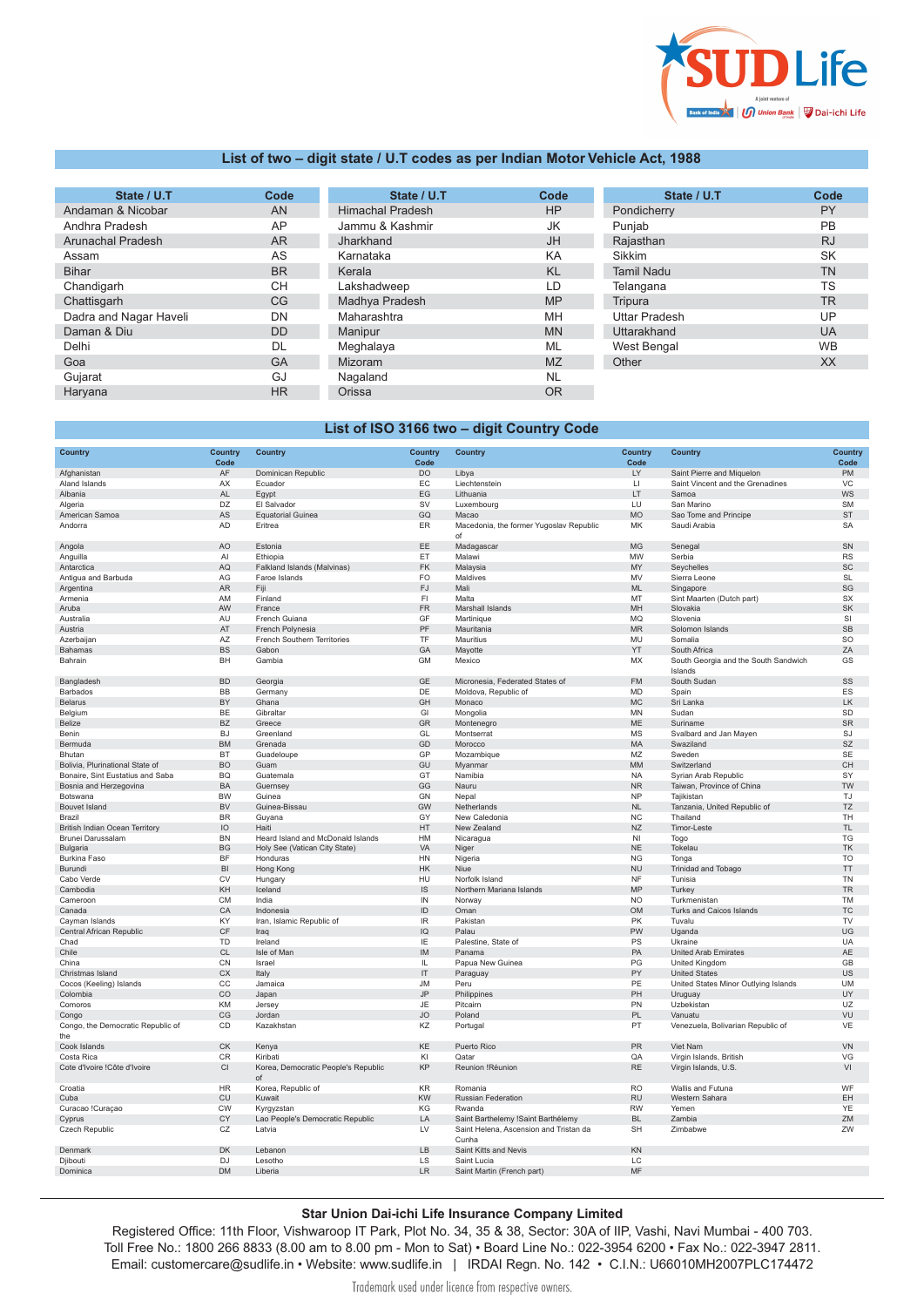

### **Annexure A1**

| CENTRAL KYC REGISTRY   Know your Customer (KYC) Application From   Individual   Correspondence / Local Address                                                                                                                                                                                                                                                                                          |                                                                                                                                                                                                                                                             |
|---------------------------------------------------------------------------------------------------------------------------------------------------------------------------------------------------------------------------------------------------------------------------------------------------------------------------------------------------------------------------------------------------------|-------------------------------------------------------------------------------------------------------------------------------------------------------------------------------------------------------------------------------------------------------------|
| <b>Important Instructions:</b>                                                                                                                                                                                                                                                                                                                                                                          |                                                                                                                                                                                                                                                             |
| A) Fields marked with "*' are mandatory fields.<br>the end.<br>B) Please fill the form in English and in BLOCK letters.<br>F) List of two character ISO 3166 country code is available at the end.<br>C) Please fill the date in DD-MM-YYYY format.<br>G) KYC number of applicant is mandatory for update application.<br>D) Please read section wise detailed guidelines / instructions<br>at the end. | E) List of State / U.T code as per Indian Motor Vehicle Act, 1988 is available at<br>H) For particular section update, please tick $(\checkmark)$ in the box available before the<br>section number and strike off the sections not required to be updated. |
| Application Type*<br>Update<br><b>New</b><br>For office use only                                                                                                                                                                                                                                                                                                                                        |                                                                                                                                                                                                                                                             |
| <b>KYC Number</b><br>(To be filled by financial institution)                                                                                                                                                                                                                                                                                                                                            | (Mandatory for KYC update request)                                                                                                                                                                                                                          |
|                                                                                                                                                                                                                                                                                                                                                                                                         |                                                                                                                                                                                                                                                             |
| 1. CORRESPONDENCE / LOCAL ADDRESS DETAILS<br>(Please see instruction E at the end)                                                                                                                                                                                                                                                                                                                      |                                                                                                                                                                                                                                                             |
| Same as Current / Permanent / Overseas Address details                                                                                                                                                                                                                                                                                                                                                  |                                                                                                                                                                                                                                                             |
| Line $1^*$                                                                                                                                                                                                                                                                                                                                                                                              |                                                                                                                                                                                                                                                             |
| Line 2                                                                                                                                                                                                                                                                                                                                                                                                  |                                                                                                                                                                                                                                                             |
| Line 3                                                                                                                                                                                                                                                                                                                                                                                                  | City / Town / Village*                                                                                                                                                                                                                                      |
| District*<br>Pin / Post Code*                                                                                                                                                                                                                                                                                                                                                                           | State / U.T Code*<br>ISO 3166 Country Code*                                                                                                                                                                                                                 |
|                                                                                                                                                                                                                                                                                                                                                                                                         |                                                                                                                                                                                                                                                             |
| [2. CONTACT DETAILS (All communications will be sent on provided Mobile no./ Email-ID) (Please refer instruction F at the end)                                                                                                                                                                                                                                                                          |                                                                                                                                                                                                                                                             |
| Tel. (Off)<br>Tel. (Res)                                                                                                                                                                                                                                                                                                                                                                                | Mobile                                                                                                                                                                                                                                                      |
| <b>FAX</b>                                                                                                                                                                                                                                                                                                                                                                                              |                                                                                                                                                                                                                                                             |
| Email ID                                                                                                                                                                                                                                                                                                                                                                                                |                                                                                                                                                                                                                                                             |
| <b>3. APPLICANT DECLARATION</b>                                                                                                                                                                                                                                                                                                                                                                         |                                                                                                                                                                                                                                                             |
| . I hereby declare that the details furnished above are true and correct to the best of my knowledge and belief and I undertake to inform you of any changes<br>therein, immediately. In case any of the above information is found to be false or untrue or misleading or misrepresenting, I am aware that I may be held liable<br>for it.                                                             |                                                                                                                                                                                                                                                             |

Date : Place : **D D M M Y Y Y Y** Signature / Thumb Impression of Applicant

## **Star Union Dai-ichi Life Insurance Company Limited**

Registered Office: 11<sup>th</sup> Floor, Vishwaroop IT Park, Plot No. 34, 35 & 38, Sector 30A of IIP, Vashi, Navi Mumbai - 400 703. Toll Free No.: 1800 266 8833 (9:30 am to 6:30 pm – Mon to Sat) | Tel.: 022-7196 6200 | Fax: 022-7196 2811 Email: customercare@sudlife.in | Website: www.sudlife.in | IRDAI Regn. No. 142 | CIN: U66010MH2007PLC174472 Trademark used under licence from respective owners.

We mean litse!